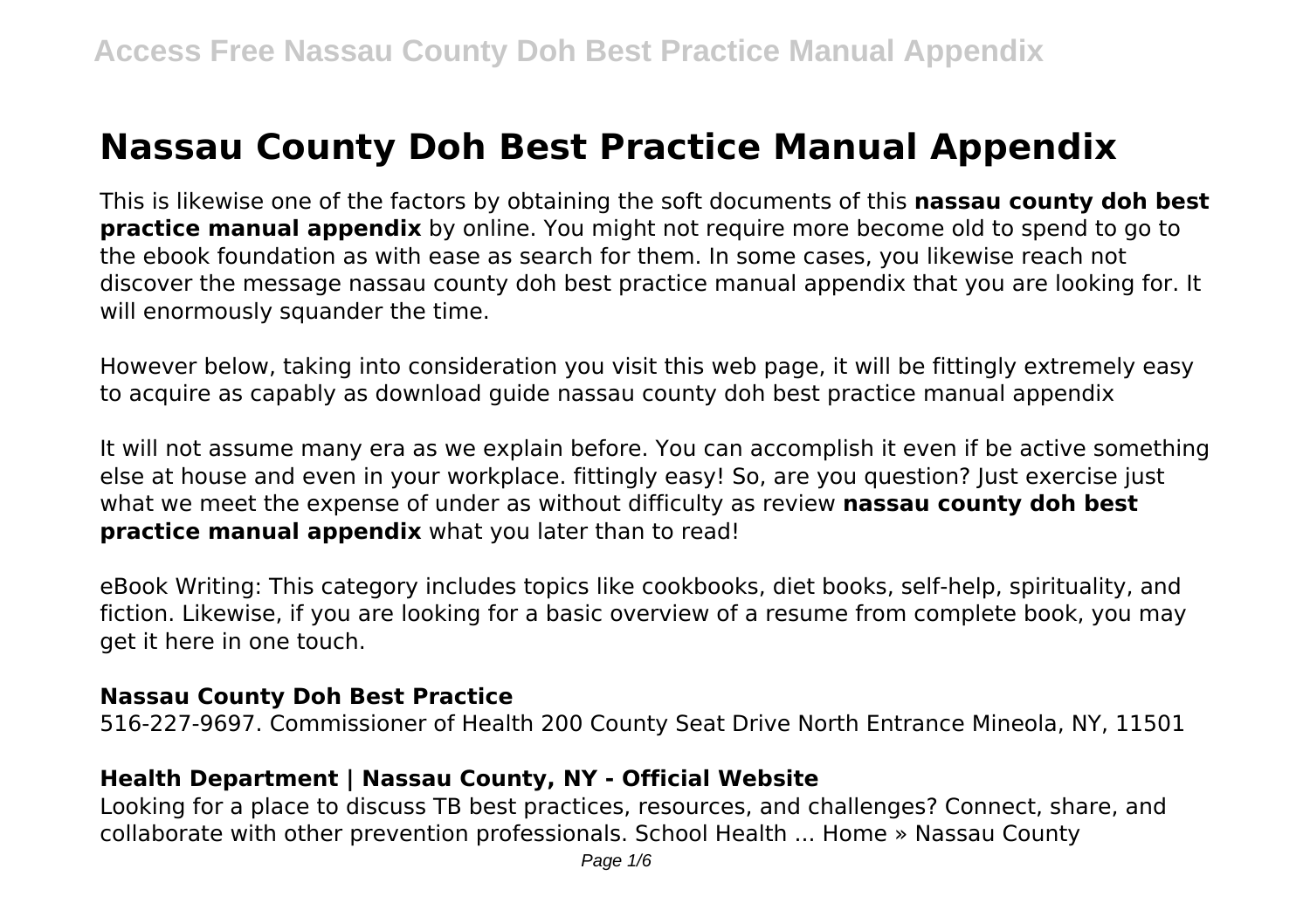Department of Health . Notice: Due to COVID-19, the services and hours of this organization may change. Please call ...

#### **Nassau County Department of Health | National Prevention ...**

Nassau County Department of Health Referral Procedure. Parents of children birth through age two years, nine months, or anyone else with parent consent, can make a referral to the Nassau County Early Intervention Program (EI) by: Phone 516-227-8661 or Fax 516-227-8662.

### **Early Intervention | Nassau County, NY - Official Website**

Test results for more than 45,600 individuals were reported to DOH as of midnight, on Sunday, August 23. On August 23, 5.20 percent of new cases\*\* tested positive. To date, there are a total of 602,829 Florida cases\*\*\* with 10,397 deaths related to COVID-19.

#### **Florida Department of Health August 24 - Nassau County ...**

Nassau County Resident Request Form for COVID-19 Isolation/Quarantine Order. This form is no longer in use.

### **Nassau County, NY**

The health department also works with the Long Island Health Collaborative – which has roughly 100 community partners across Nassau and Suffolk counties – to compile data, share resources and...

### **Long Island and the Suburban Myth of Health and Wealth ...**

The Nassau County Department of Health Office of Children with Special Needs is responsible for the Early Intervention Program for children with developmental delays from birth to three, and contracts for approved therapeutic services in the Preschool Special Education program for children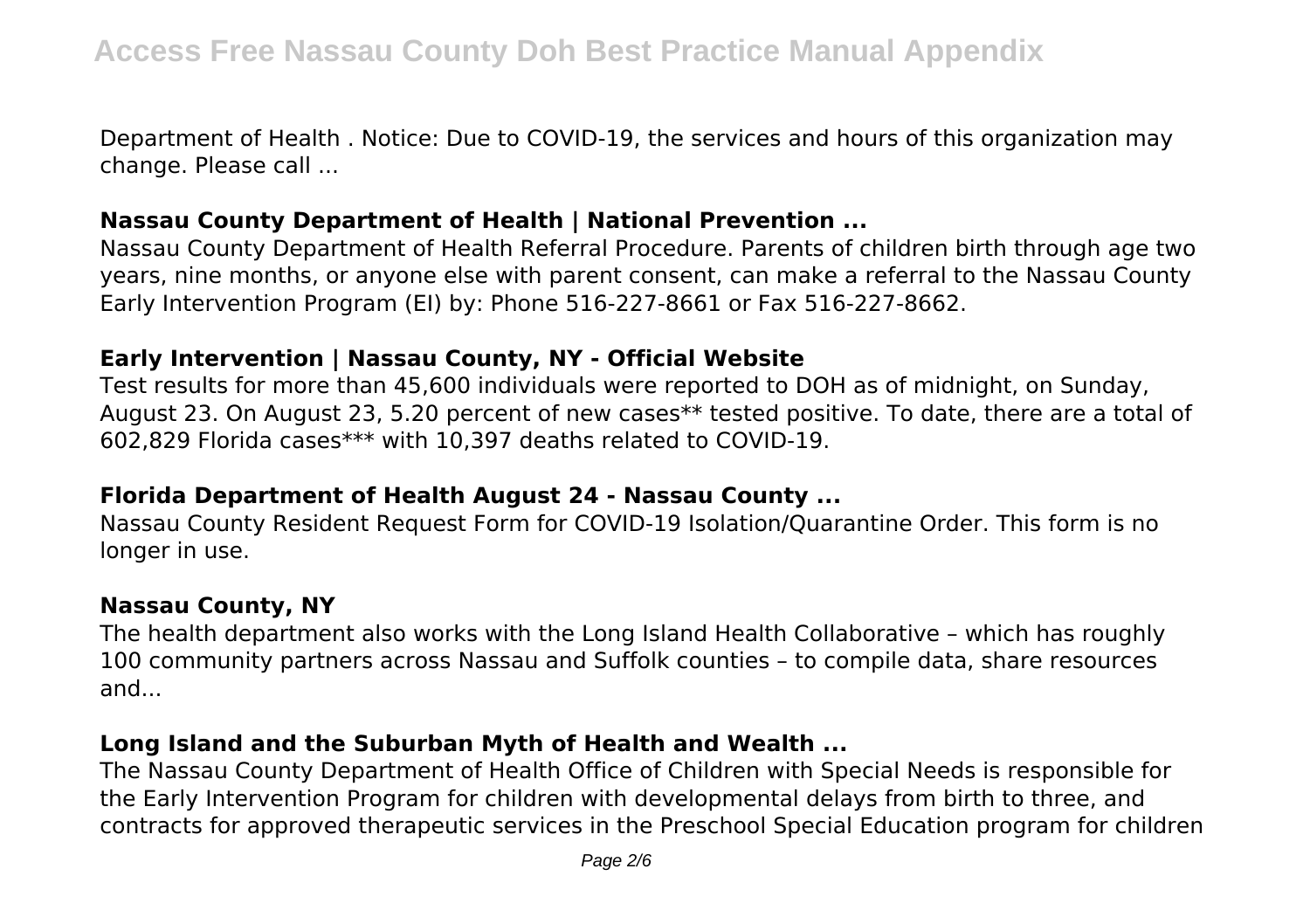from three to five years old.

## **Preschool Special Education Program | Nassau County, NY ...**

Gym and Fitness Center Reopening in Nassau County During the Covid-19 Public Health Emergency Practice social distancing by avoiding gatherings of any kind and staying at least six feet apart during necessary interactions. Wash your hands often with soap and water for at least 20 seconds. Avoid touching your eyes, nose and mouth.

## **COVID-19 INFORMATION | Nassau County, NY - Official Website**

Lifeguard Certification. Application for Approval of Lifeguard Qualifications (PDF) Currently we are taking credit cards only – no cash, no checks.. Any person to be employed as a lifeguard at a bathing beach or swimming pool, under the jurisdiction of the Nassau Country Department of Health, must possess an appropriate current lifeguard certification issued by the Nassau County Department ...

## **Lifeguard Certification | Nassau County, NY - Official Website**

The official home page of Nassau County.

## **Nassau County, NY - Official Website | Official Website**

Nassau County Emergency Management August 22, 2020. Nassau County Emergency Management reports. "DOH-Nassau's epidemiologists are investigating 23 new cases of CoViD-19 today. As a reminder, symptoms of CoViD-19 vary from person-to-person. Some are mild. Today there are 10 CoViD-19 patients in BMC-Nassau, five in intensive care."

## **Florida Department of Health August 22 - Nassau County ...**

Florida Department of Health in Nassau County 904-875-6100 chd45webmaster@flhealth.gov Fax.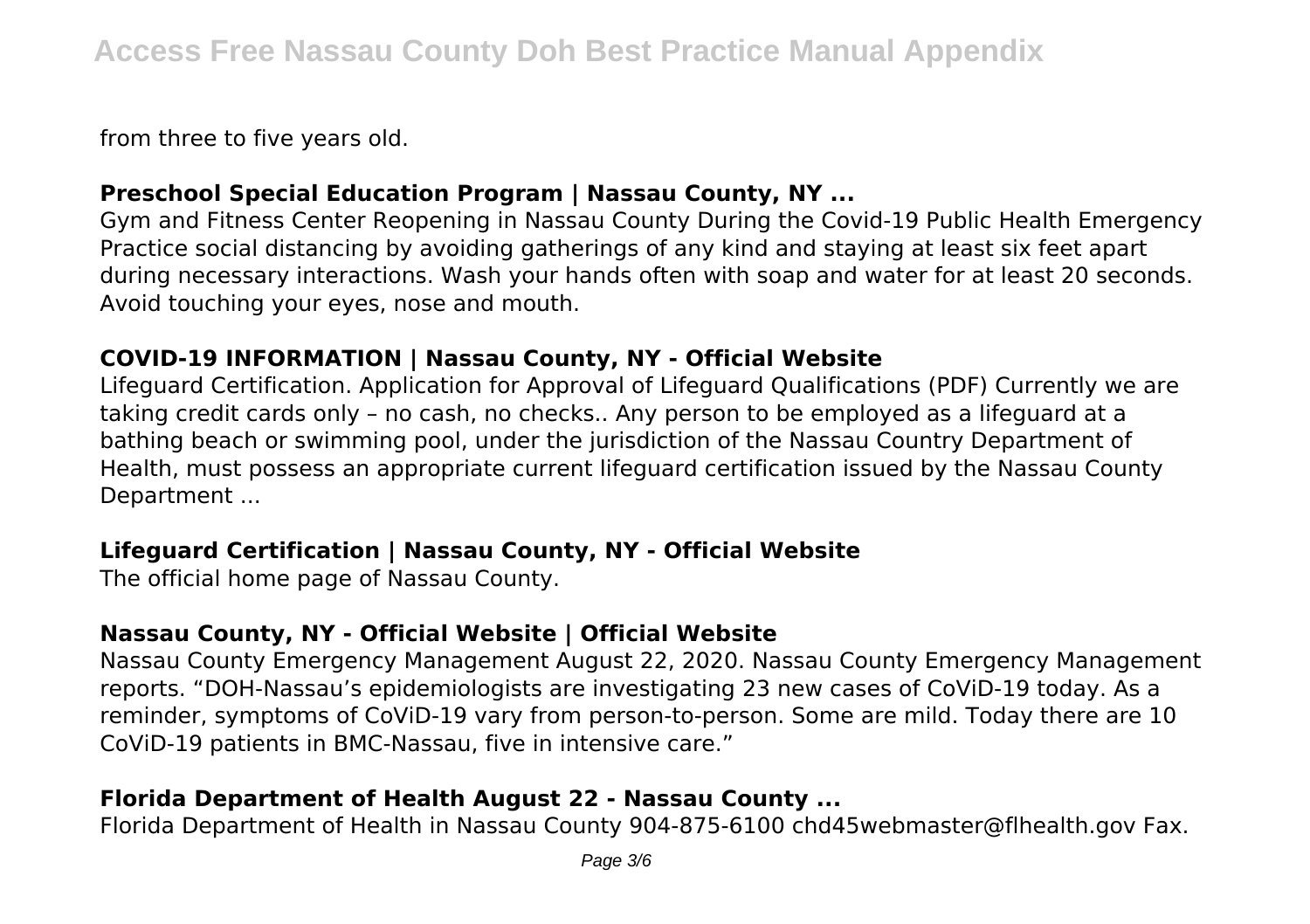904-428-5632 Mailing Address. 1620 Nectarine Street Fernandina Beach, FL 32034

## **About Us | Florida Department of Health in Nassau**

Fernandina Beach, Fla. - The Florida Department of Health in Nassau County (DOH-Nassau) is reminding all Floridians to get their flu shot before the height of the upcoming flu season. Flu activity can begin as early as October and last as late as May. The best way to avoid the flu this season by getting a flu shot soon. Read Full Article

## **Featured Topic | Florida Department of Health in Nassau**

Florida Department of Health in Nassau County 904-875-6100 chd45webmaster@flhealth.gov Fax. 904-428-5632 Mailing Address. 1620 Nectarine Street Fernandina Beach, FL 32034

## **Immunizations | Florida Department of Health in Nassau**

(Nassau County, NY) – Nassau County Executive Laura Curran was joined by Congresswoman Kathleen Rice and New York State Senator Todd Kaminsky to raise public awareness and condemn of the widespreadprice gouging of COVID-19 Coronavirus related supplies. "While medical professionals and local officials have been advising that the best way to prevent the COVID-19 Coronavirus is general ...

## **Nassau County, NY - Official Website**

This program, established by Florida's Surgeon General, Dr. John Armstrong, highlights best practices and policies that local governments can implement to increase physical activity and improve nutrition in their jurisdiction. The City of Fernandina Beach and Nassau County have been recognized as 2015 Community Champions.

## **Healthiest Weight in Nassau County | Florida Department of ...**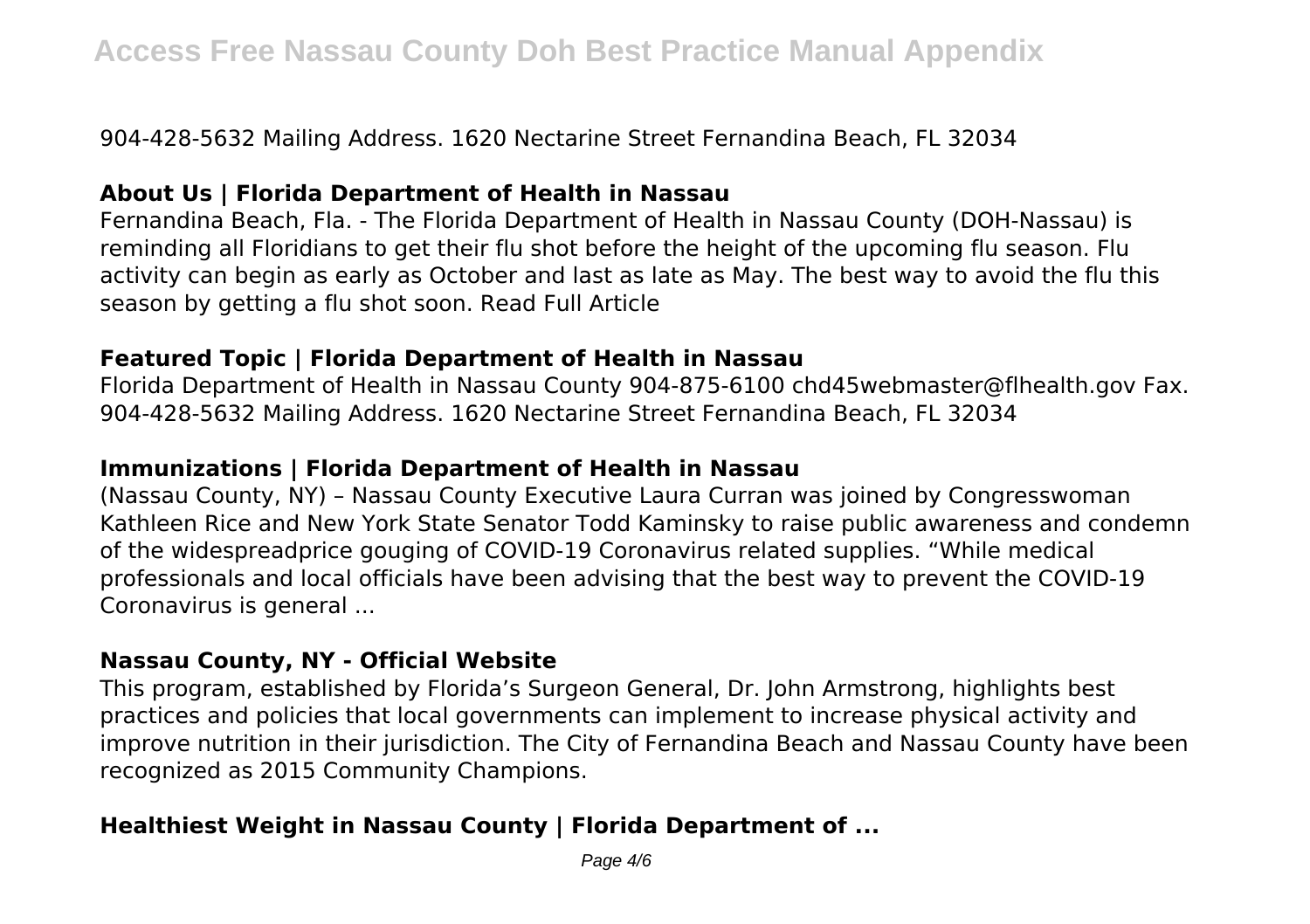New York State Sexual Assault Forensic Examiner (SAFE)-Designated Hospital Programs provide specialized care to sexual assault patients. Qualifying hospitals licensed under Article 28 of the Public Health Law seeking SAFE designation can apply to the Bureau of Women, Infant, and Adolescent Health (BWIAH) at any time.

## **Sexual Assault Forensic Examiner (SAFE) Program**

Nassau County Health Department is a group practice with 1 location. Currently, Nassau County Health Department specializes in Family Medicine, Gynecology and General Practice with 5 physicians....

### **Nassau County Health Department in Yulee, FL**

The program provides guidance to local governments on best practices for mitigating and adapting to climate change. By participating in the program Nassau County vows to: Inventory greenhouse gas emissions to establish a baseline and reduction goals for County government operations

### **Nassau County, NY - Official Website**

Florida Department of Health in Nassau County ... The Florida Department of Health works to protect, promote & improve the health of all people in Florida through integrated state, county & community efforts. 904-875-6100 All Locations. Skip MegaMenu and goto content. Programs & Services;

Copyright code: d41d8cd98f00b204e9800998ecf8427e.